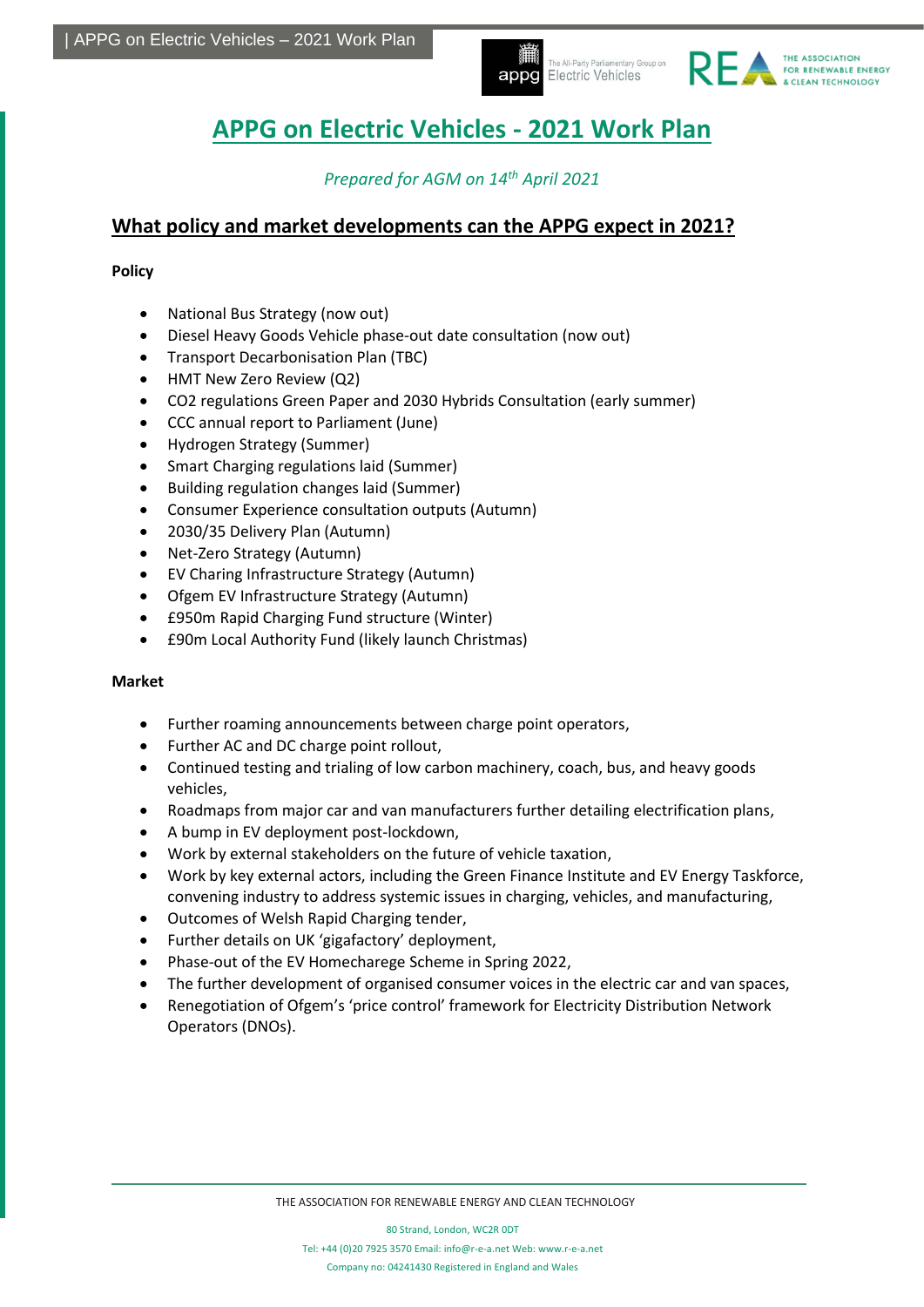appg

The All-Party Parliamentary Group on Electric Vehicles



### **Key proposed outcomes for the APPG in 2021**

#### **Outcomes for sector:**

- The UK has an integrated and smart national charging network, made up of well-situated public and private charging infrastructure, enabling greater vehicle deployment
- UK PLC is well positioned to capitalise on the industrial opportunities, including job and IP creation, stemming from vehicle electrification.
- The UK has developed and launched effective and implementable proposals to support the decarbonisation of road transport ahead of COP26.

#### **Influencing outcomes:**

- Several key strategy documents (see above) in the lead-up to COP 26,
- Secondary legislation is introduced via the Automated and Electric Vehicles Act requiring smart charging in private settings in UK so that the UK has an integrated charging network, enabling greater vehicle deployment,
- Building regulations are amended to ensure charging infrastructure provision in new homes and commercial properties,
- Amendments to the Alternative Fuels and Infrastructure Directive and / or Automated and Electric and Vehicles Act around issues of charge point reliability, data, access, and payment standardization,
- Consultations on the CO2 regulations Green Paper and 2030 Hybrids Consultation.

### **High-level work plan to 2022**

- 1. Brief APPG parliamentary members on trends in UK battery and vehicle manufacturing
	- Parliamentarians to learn about trends in manufacturing and how it may impact jobs and investment
- 2. APPG to brief parliamentary members on Smart Charging and requirements in building regulations to install charge points in new homes and commercial premises any legislation laid relating to these,
- 3. APPG to host an evidence session on vehicle finance and leasing, and related barriers to mass EV ownership and development of a secondhand electric car and van sector,
- 4. Disabled persons access to public charging infrastructure and industry standards for accessibility,
- 5. A Westminster Hall debate on EV's and the UK's role in the sector globally,
- 6. A discussion on the Government's Green Paper on the new regime for regulating automotive CO2 emissions (once published) and possibility of a Zero Emission Vehicle Mandate.